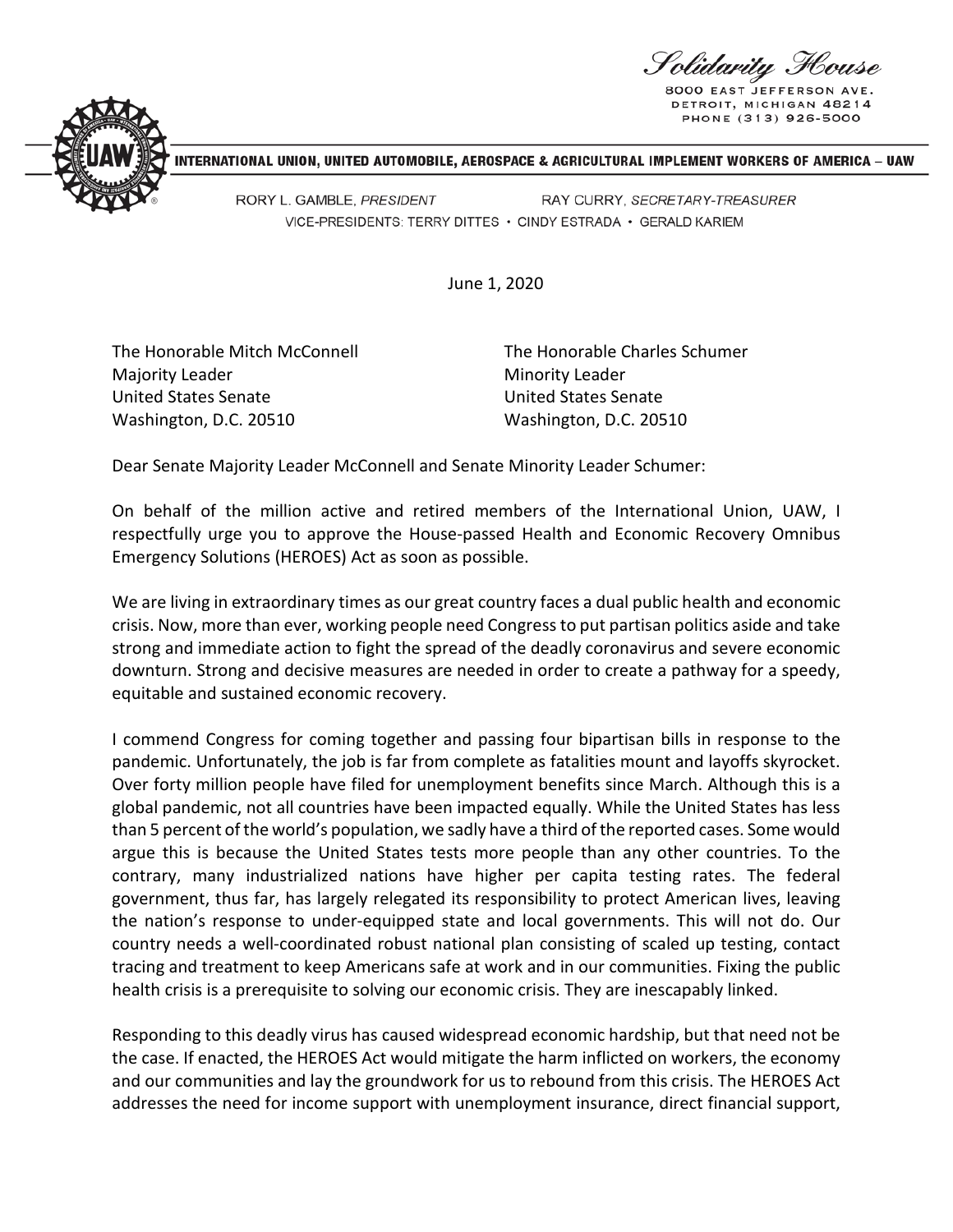and subsidies for housing and food. It mandates a more robust, coordinated national response in fighting the virus. HEROES would require greater use of the Defense Production Act (DPA) to ensure we have the supplies we need to stop the spread of this pandemic. States would no longer be forced to bid against each other and the federal government to acquire emergency supplies. The HEROES Act protects and rewards workers by issuing much needed Occupations Safety and Health Organization (OSHA) standards for safe workplaces and begins to justly compensate workers for exposing themselves to the risk of the workplace by mandating premium pay for many front-line workers. It protects the health insurance of displaced workers by providing COBRA subsidies, provides special enrollment to Affordable Care Act exchanges, and increases the federal government's contributions to Medicaid because no American should go without coverage during a public health emergency. It helps save the post office and protects the fundamental right to vote. The legislation also shores up our first line of defense in this pandemic, state and local governments whose budgets are severely straining under the weight of this daily battle and shrinking revenue base.

During your deliberation, I urge the Senate to retain critical provisions from the HEROES Act, several of which are listed below:

- A strong, enforceable temporary OSHA standard: Since the onset of the pandemic, our union's top priority has been to protect the health and safety of working people. Unfortunately, our efforts have been hampered by a woefully inadequate response from OSHA. We need OSHA to issue a strong, enforceable temporary standard within seven days requiring all workplaces to develop and implement infection control plans based on CDC expertise, and preventing employers from retaliating against workers who report infection control problems. The Senate must ensure that workers feel safe at work; it will slow the spread of the virus, and support a sustained, safe re-start of the economy.
- Commit \$75 billion for testing, contact tracing, isolation measures, and free coronavirus testing funds and ensure greater utilization of the Defense of Production Act: The HEROES Act remedies the failure thus far to ensure the production and delivery of personal protective equipment (PPE) and other medical supplies.
- Healthcare: The HEROES Act addresses workers losing healthcare coverage by providing COBRA subsidies to cover the full cost of premiums to workers who have been laid off and/or reduced hours. HEROES also provide a special enrollment period in the Affordable Care Act (ACA) exchanges for the uninsured and expands federal assistance for Medicaid.
- Safety net: HEROES provide a lifeline to struggling families by extending weekly \$600 unemployment benefits through next January. It also ensures that Unemployment Insurance (UI) benefits are not used in means tests for SNAP and other benefits during the pandemic. HEROES also provide much needed funding in housing assistance and direct cash payments, to keep families afloat during uncertain economic times.
- Support for state and local government: States, localities, and territories are on the front lines everyday working to stop the spread of the virus, treat its victims, and provide essential services we all rely on. The HEROES Act dedicates roughly \$1 trillion to state, local, territorial and tribal governments who desperately need funds to pay first responders, health workers, and teachers who keep us safe and are in danger of losing their jobs. We